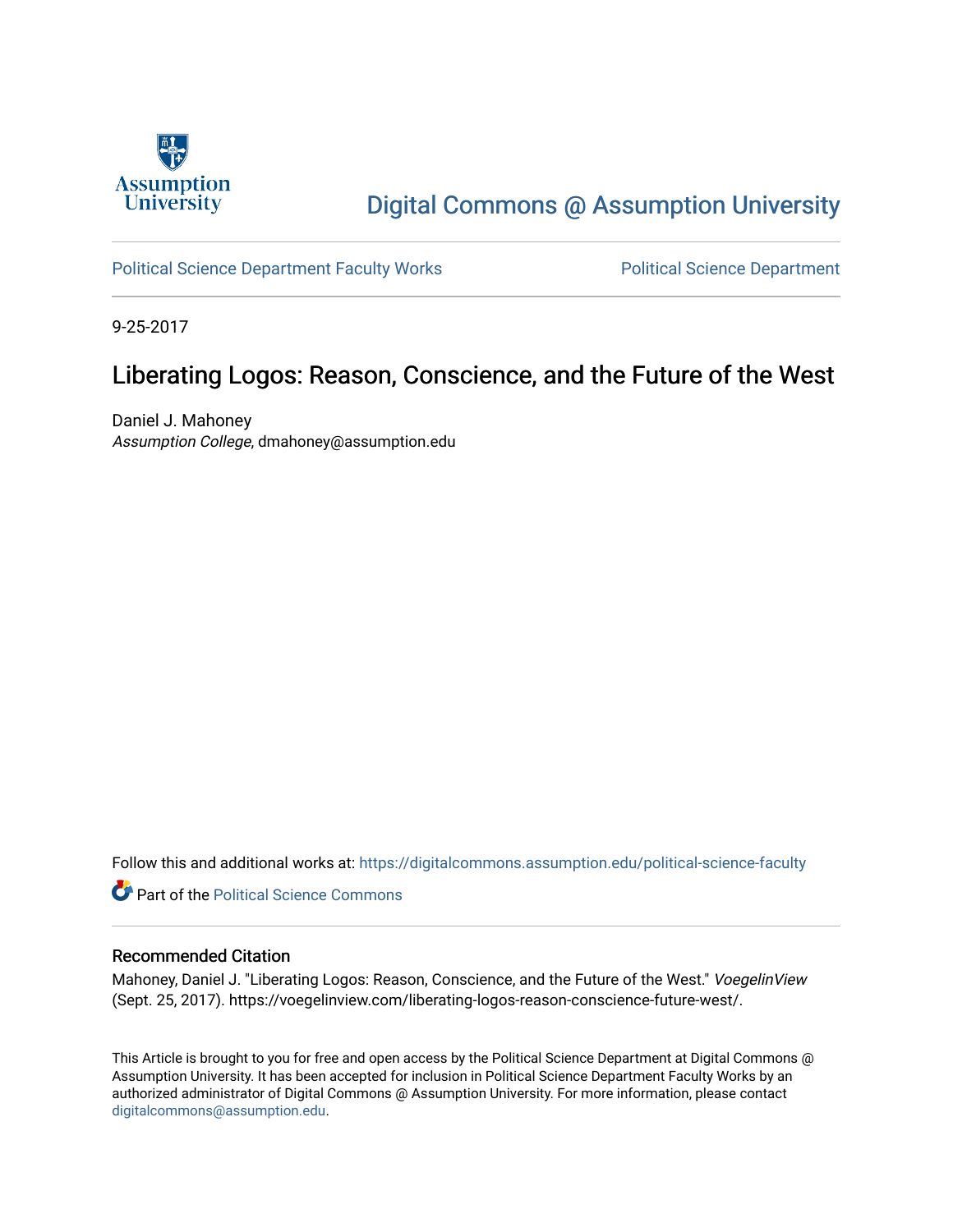## Liberating Logos: Reason, Conscience, and the Future of the West

**voegelinview.com**[/liberating-logos-reason-conscience-future-west/](https://voegelinview.com/liberating-logos-reason-conscience-future-west/)

Daniel J. Mahoney September 25, 2017

For more than a century and a half, the specter of secularization has haunted the West. At the beginning of the twentieth century, Max Weber famously spoke of the "disenchantment of the

# voegelinview

world." He premised a "rationalization" of the world where "facts" and values" were definitively separated and where "the great enchanted garden" of religious societies was inexorably replaced by a cold and soulless reason. In truth, there was little reason in the traditional sense in Weberian rationality. Reason, in his understanding, could say nothing, absolutely nothing, about the meaning of life. Nor could reason provide any substantive guidance for moral and political choices. Weber was a proto-existentialist, a "scholar" who did not quite succumb to Nietzschean nihilism (witness his faith in an austere and methodologically rigorous social science). And he presupposed rather arbitrarily that the world before disenchantment was ruled by "magic" in various forms, and not, at least in the West, by a capacious reason that coexisted with faith in the divine source or ground of the "natural order of things."

Spiritually discerning poets provide a better guide to a West haunted by the "death of God." In his famous 1867 poem, "Dover Beach," the English writer Matthew Arnold spoke regretfully about the "melancholy, long, withdrawing roar" of "The Sea of Faith," a withdrawal he lamented even if he could not affirm the truth of faith. Arnold placed his hopes in "love," in the human capacity to "be true to one another!". This is not nothing. But it is, in the end, rather thin gruel. Arnold's accompanying faith in "culture," in a conservative version of liberal humanism, protected him from the temptation of nihilism even if it offered nothing in the way of a renewal of a robust conception of reason and faith. His was a politics of cultural lament. The great twentieth century Polish poet Czeslaw Milosz refused to jettison faith as he too wrestled with secularization and the alleged "death of God." In *The Land of Ulro* (1977), he whimsically captured the human consequences of our dual loss of faith in God and Reason: modern man finds himself with only "the starry sky above, and no moral law within." We are a long way from Kant's rational faith in "practical reason."

For his part, the great Russian writer Aleksandr Solzhenitsyn thought that the disasters of the twentieth century happened because "men have forgotten God," a forgetting that also entailed loss of confidence in the reality of the human soul where good and evil, and an enduring moral order, orient the choices of men (see Solzhenitsyn's 1983 "Templeton lecture"). Milosz and Solzhenitsyn self-consciously spoke the language of "good and evil," truth and liberty. Both spoke of the soul and responsibility before a God who is a friend to all. In their poems, essays, novels, and writings, they did not so much "re-enchant" the world as give us access to a moral order, an order of things, that a rationality worthy of the name must ultimately account for.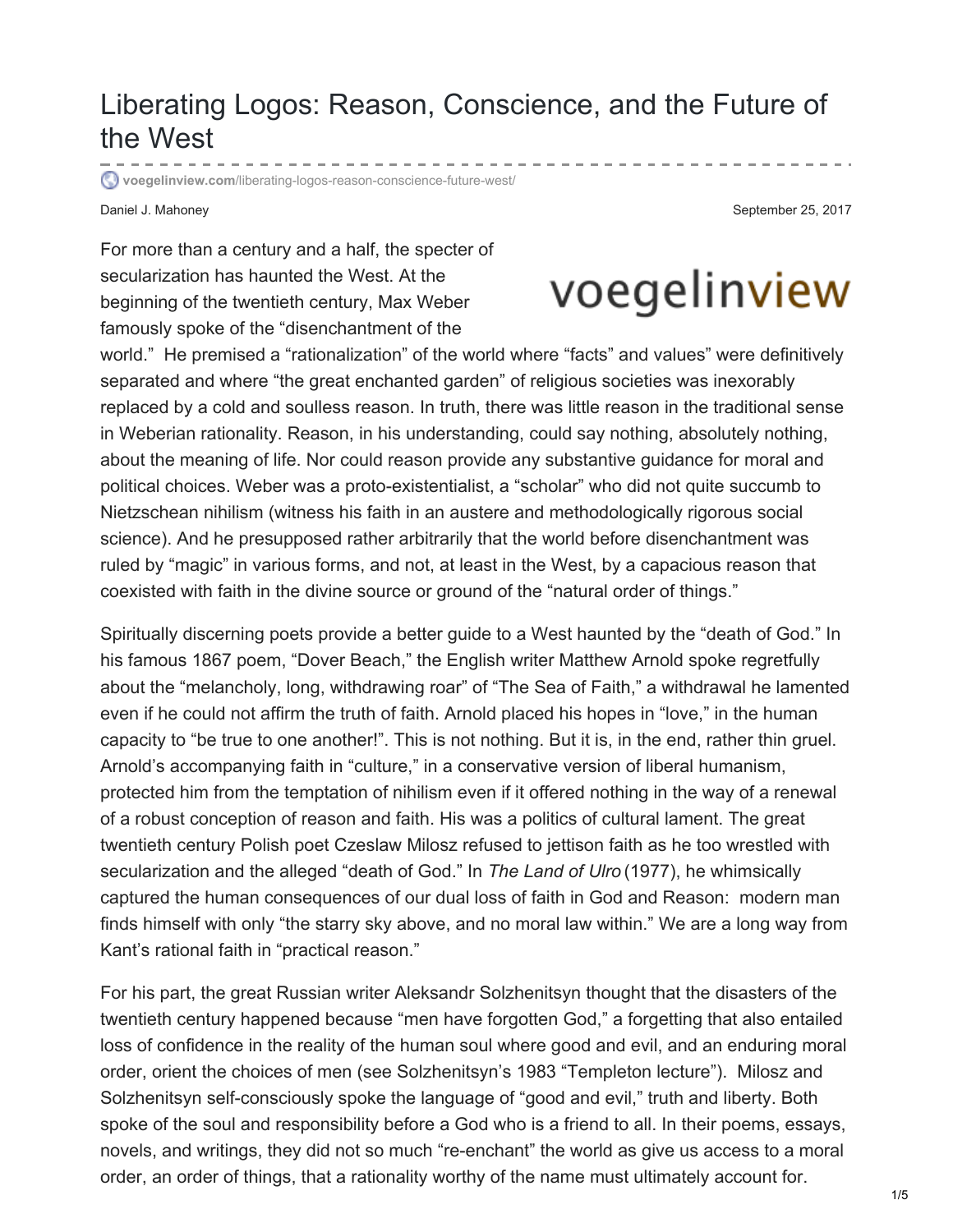Their spiritual and philosophical discernment, confronting evil in the form of twentieth-century totalitarianism, reminds us of the terrible self-limitation of modern reason. A reason that cannot speak about the drama of good and evil in the human soul, that cannot see totalitarian mendacity for what it is, that cannot call tyranny by its name, cannot apprehend the human world for what it is. As Leo Strauss argued in *On Tyranny*, it is not truly "scientific." As the phenomenologists would say, it cannot "save the appearances." The positivistic self-limitation of reason cuts us off from reason's "true greatness," as Pope Benedict XVI strikingly put it, and leaves us vulnerable to the contemporary "dictatorship of relativism." We are left with a radical divorce between truth and liberty, authority and subjectivity, one that leaves us to choose helplessly between secular fanaticism, religious fundamentalism, and democratic indifference.

Pope emeritus Benedict XVI, an eloquent partisan of both reason and faith, has sketched a better way in a series of writings and speeches over the last twenty-five years. With his help, I will show that Arnold's withdrawal of faith ultimately has its source in a crisis of reason, a reason that has limited itself, with grave consequences, to a narrow and soulless instrumental rationality.

Pope Benedict is the enemy of every kind of fideism. A faith worthy of the name affirms the liberating *Logos,* or Creative Reason, at the heart of the universe (this is one of Benedict's central theological ideas). The Christian God is not an oriental despot, a voluntaristic potentate, whose will alone defines what is right and wrong. Christianity itself does not eschew philosophical inquiry or in any way endorse irrationality. Like his predecessor Pope John Paul II, Benedict believes that there is something "providential" in the encounter between Greek philosophy and biblical religion (see John Paul II's *Fides et Ratio*). Christians are obliged to give a rational account of their faith—apologetics are never reducible to propaganda (on this, Benedict appeals to I *Peter* 3:15). In his 2006 Regensburg address, Benedict laments the "deHellenization" of Christianity—its reduction to a "humanitarian" religion closed off to a rational articulation of "nature" and "reason." Christianity is nothing if it is merely a "humanitarian moral message," an invitation to this-wordly amelioration or revolutionary transformation. Nor is it separable from the "natural moral law" available to reason and conscience. With the help of Pope Benedict's wonderfully thoughtful and suggestive address to the German parliament or Bundestag of September 22, 2011, I will trace the ways one might begin to overcome the fatal "self-limitation" of modern reason and the "dictatorship of relativism" that accompanies it.

In the Bundestag address, Pope Benedict speaks both as a German patriot and as the Bishop of Rome. His subject is simultaneously moral and political: "the foundations of a free state of law (*Recht*)." His starting point is practical since every statesman and citizen must wrestle with what it means to act in a just and lawful manner. He begins his reflection with a brief story from sacred Scripture. Let us quote the text at some length:

In the First Book of Kings, it is recounted that God invited the young King Solomon, on his accession to the throne, to make a request. What will the young ruler ask for at this important moment? Success—wealth—long life—destruction of his enemies? He chooses none of these things. Instead he asks for a "listening heart" so that he may govern God's people, and discern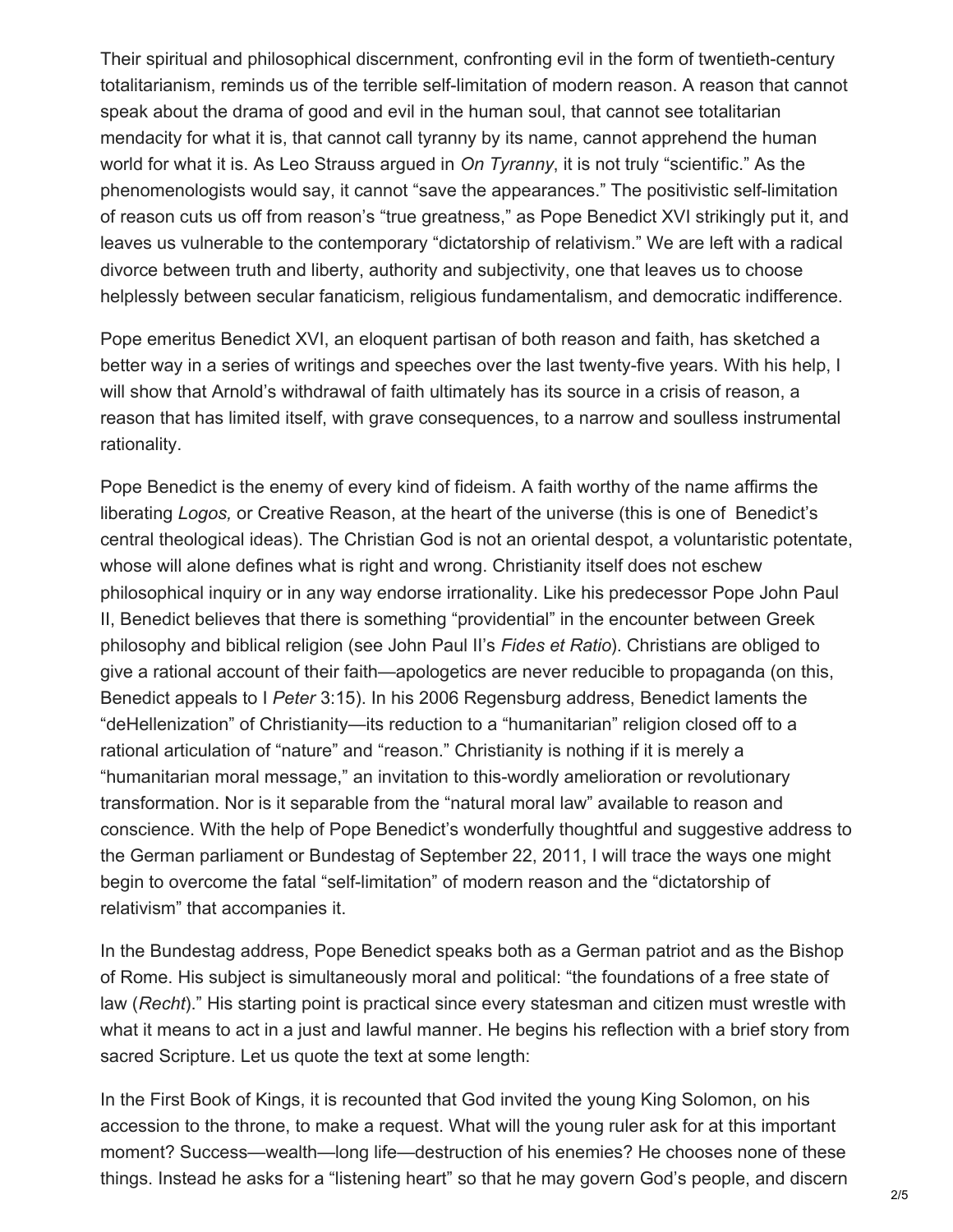between good and evil. (cf. *1Kings 3:9*).

A "listening heart" is a cognitive and moral faculty—it is not a mere source of feelings and intuitions. It is more than a "discerning mind" as some versions of the Bible problematically translate this passage. "A listening heart" gives us access to an objective moral order that transcends mere subjectivity. It is a beautiful poetic rendering of what the tradition means by conscience. Conscience is that indispensable vehicle for connecting our liberty and judgment with truth and reason. Choice is never merely arbitrary, bereft of rational moral guidance. Without the access that conscience gives us to truth and justice, power becomes an instrument "for destroying right," at best Augustine's "great band of robbers" and, at worst, the open nihilism of the totalitarians who in the 1930's and 1940's drove Germany and the "whole world" to "the edge of the abyss."

The twentieth century's experience with Communist and National Socialist totalitarianism reminds us of what happens when we reject the primacy of conscience. The causes of the totalitarian episode were not some intellectual "monism" or "totalizing truth" as our relativists and postmoderns like to claim. This is the weakness of the liberalism of an Isaiah Berlin, one that constantly invokes pluralism, but is afraid to appeal to truth in the most capacious sense of the term. Rather, the destruction of the "listening heart," the civilizing traditions and memories to which it appealed, and the denial of the availability of right and wrong to objective reason, all paved the way for the totalitarian negation of Western civilization. The totalitarian lie radicalized the subjectivism and relativism at the heart of liberal modernity. It did not so much re-enchant the world as empty it of all the resources of faith and reason. Comprehensive relativism, the denial of God and a natural order of things, and not some alleged moral absolutism, is at the source of the worst tragedies of the twentieth century. Pope Benedict never speaks in the name of "moral absolutism." Rather, he points to the humanizing discernment made possible by conscience.

I have already noted that Pope Benedict is a foe of every form of fideism and religious fanaticism. Like St. Paul in the Epistle to the Romans, he appeals to the law that "is written on men's hearts," a law to which the conscience "bears witness." (*Romans*: 2:14 f.). As Benedict says in the Bundestag address, Christianity does not propose "a revealed law to the State and society." It respects the integrity of the political sphere and does not ask for revealed truth to become the explicit foundation of secular law. It does not completely conflate—or separate the "things of God" and the "things of Caesar." Rather, with the Stoics, "it has pointed to nature and reason as the true sources of law," nature and reason mediated by our "listening hearts." Pope Benedict does not claim that the German Basic Law of 1949 (or other modern affirmation of human rights) owes everything to Christianity but he does not understand how its claims made on behalf of human liberty and dignity can be justified without "Solomon's listening heart, a reason that is open to the language of being." That phrase beautifully articulates the difference between classical Christian reason and the positivist substitute for it.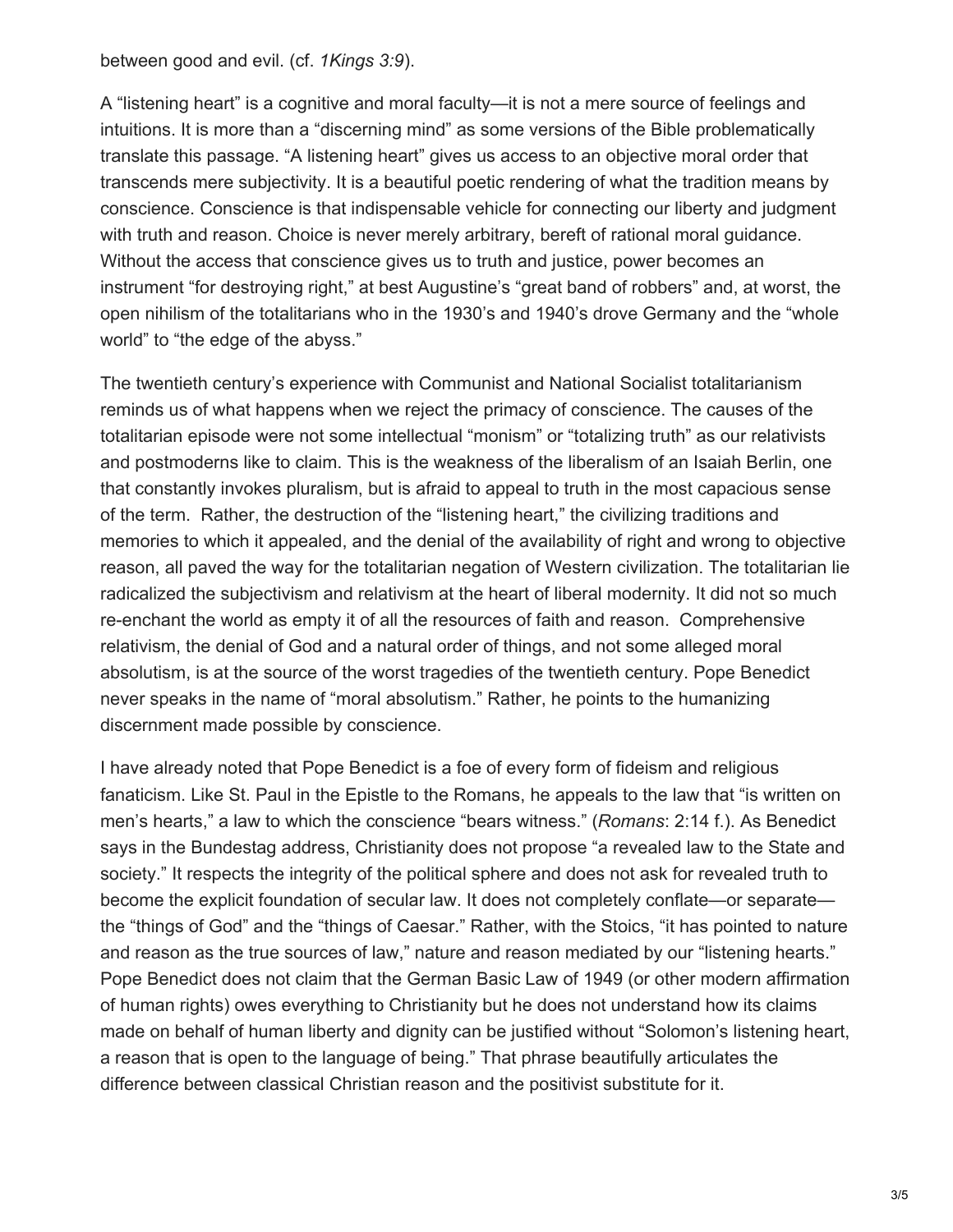The dogmatic separation of the "is" and the "ought" at the heart of modern philosophical discussions of ethics make nature simply "functional", devoid of guidance for ethics and politics. It is an impersonal system of "cause" and "effect" with no relevance for ethics or common life. Norms are said to be rooted in "will" and thus pure arbitrariness (see Hans Kelsen who is referred to by Pope Benedict in the Bundestag address), and not reason and truth. Benedict protests against this reduction of ethics to the realm of will and subjectivity. He insists that there is an "ecology of man" that must be acknowledged by all those who care for truth and human dignity. "Man too has a nature that he must respect and that he cannot manipulate at will." Contemporary Europeans have become ardent ecologists, as the Pope appreciatively notes, at the same time, they increasingly repudiate the natural moral limits inherent in the human condition. Crucially Benedict adds that "Man is not merely self-creating freedom" as the existentialists would claim. Benedict draws all the necessarily conclusions for a true moral ecology of human freedom and responsibility. Man "is intellect and will, but he is also nature, and his will is rightly ordered if he respects his nature, listens to it and accepts himself for who he is, as one who did not create himself." The beginning of wisdom is to know men are not gods. The Pope insists: "In this way, and in no other, is true human freedom fulfilled." Benedict's quarrel is not with democracy per se but with its jettisoning of the ecology of freedom, rooted in conscience and "the listening heart," that gives ample moral content to our freedom.

In discussing the true foundations of law, Benedict returns us to the Old West of Jerusalem, Athens, and Rome. This return is not carried out for the sake of rejecting modern liberty, but to reveal its salutary dialectical dependence on "Israel's monotheism, the philosophical reason of the Greeks and Roman Law." Europe did not begin with the Enlightenment, not to mention May 1968 (the starting point of what we can call "humanitarian" or "post-Western" democracy). The "inviolable dignity of every single person" and true criteria of law stand or fall with our recognition of the guiding light that is the "listening heart," that moral and cognitive faculty that gives us "the capacity to discern between good and evil, and thus to establish true law, to serve justice and peace."

As Benedict's 1992 essay "Conscience and Truth" makes clear, Benedict sides with Cardinal Newman in rejecting any identification of conscience with subjectivism and relativism. The redoubtable Catholic convert deferred to conscience in all things, and saw in it the indispensable cornerstone of the Catholic faith. As Benedict writes, for Newman and the tradition on which he draws "conscience means the abolition of mere subjectivity when man's intimate sphere is touched by the truth that comes from God." A "true man of conscience," such as St. Thomas More, "did not in the least regard conscience as the expression of his subjective tenacity or of an eccentric heroism." Conscience is our portal to the natural moral law, and it is indeed written "in the hearts of men." Subjective tenacity is what the Hungarian philosopher Aurel Kolnai called a "second-level good." As such, it can be compatible with evil as well as good (the same can be said for the "authenticity" so valued by modern relativists).